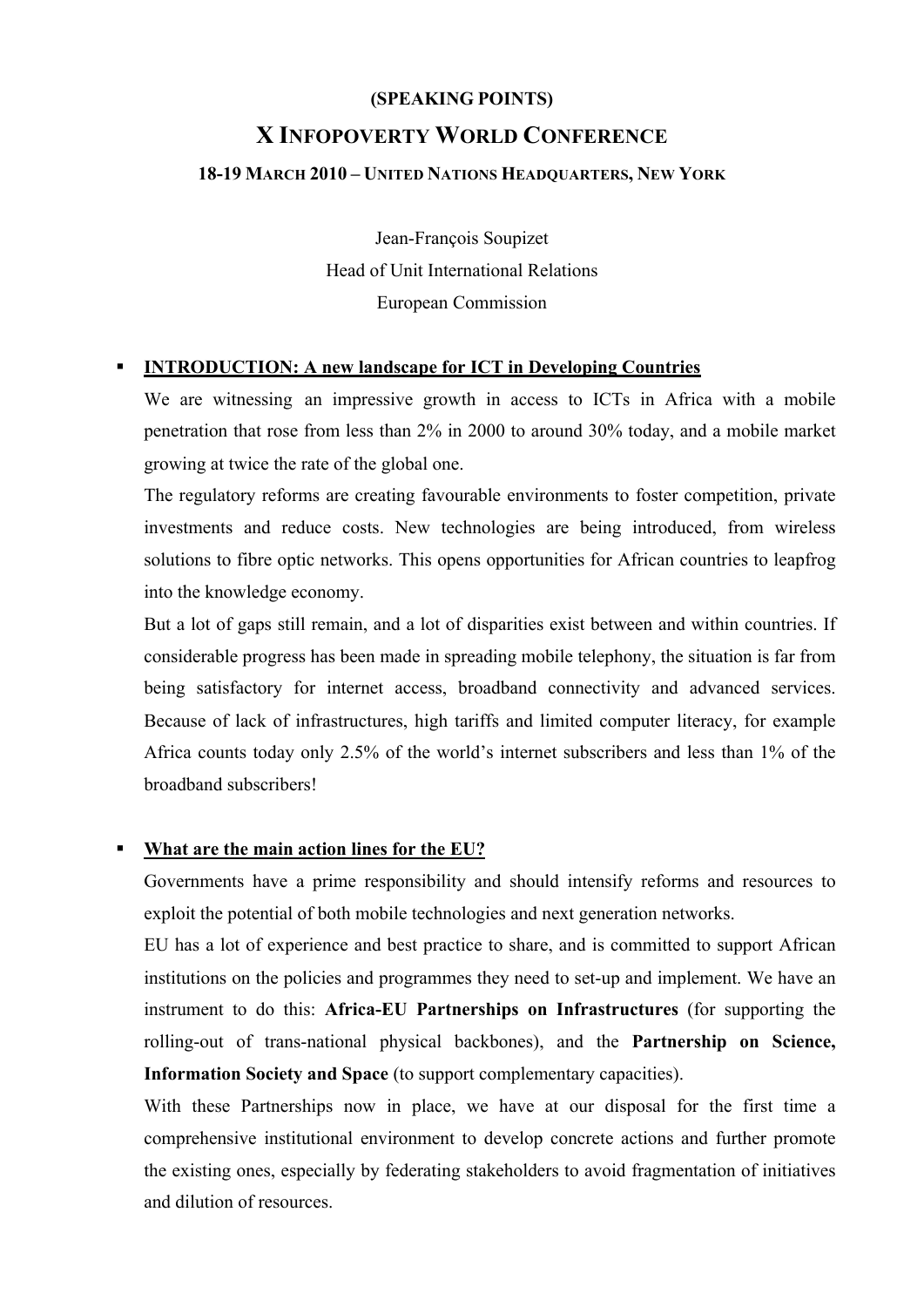In particular, we are going to support cooperation initiatives developed on a pan-African level by the Programme for Infrastructures Development in Africa and the African Regional Action Plan for the Knowledge Economy.

#### **Let me take concrete examples of cooperation:**

 **AfricaConnect** which support the development of regional research and education networks and their interconnection with the European GEANT2 network;

**AXIS,** for the connectivity of Internet Infrastructure in Africa;

 **ALICT**, the pan-African ICT training programme, implemented by GeSCI, the Global eSchools Initiative;

 **African Virtual Campus** that is the pan-African e-learning programme, initial deployment of 11 virtual campuses in West Africa, implemented by UNESCO;

 **African Youth ICT4D network**: African multimedia learning centres targeting the youth + incubators funds for young entrepreneurs.

These projects come on top of the on-going HIPSSA initiative as support to regional ICT regulatory frameworks. Let me just flag the significant dynamics created by the  $8<sup>th</sup>$ Partnership in the research domain, with Africa being now the  $1<sup>st</sup>$  international partner in FP7, with a current total of 429 participations and with the ICT/FP7 programme counting 56 African participations to-date, 4 times the number of participations of the previous programme (IST/FP6) achieved over 5 years.

#### **EU's effort in the Research area for ICT**

The European Union has always been very active in the Research area for ICT, for example the Research ICT Africa Network investigates on ICT policy and regulation that responds to national, regional and continental needs. It has already provided strong analysis to develop innovative and appropriate ICT policies and effective implementation for sustainable development. It would be important that more African teams take part in new Research projects. One of the most successful projects that I would like to mention here is **Digital World**: the aim was to study low-cost ICT technologies to deploy in developing countries, and more specifically:

- 1. Mobile Web for Social Development;
- 2. Low cost information access devices;
- 3. Low cost broadband access and infrastructure;
- 4. Dissemination and outreach are also of high importance.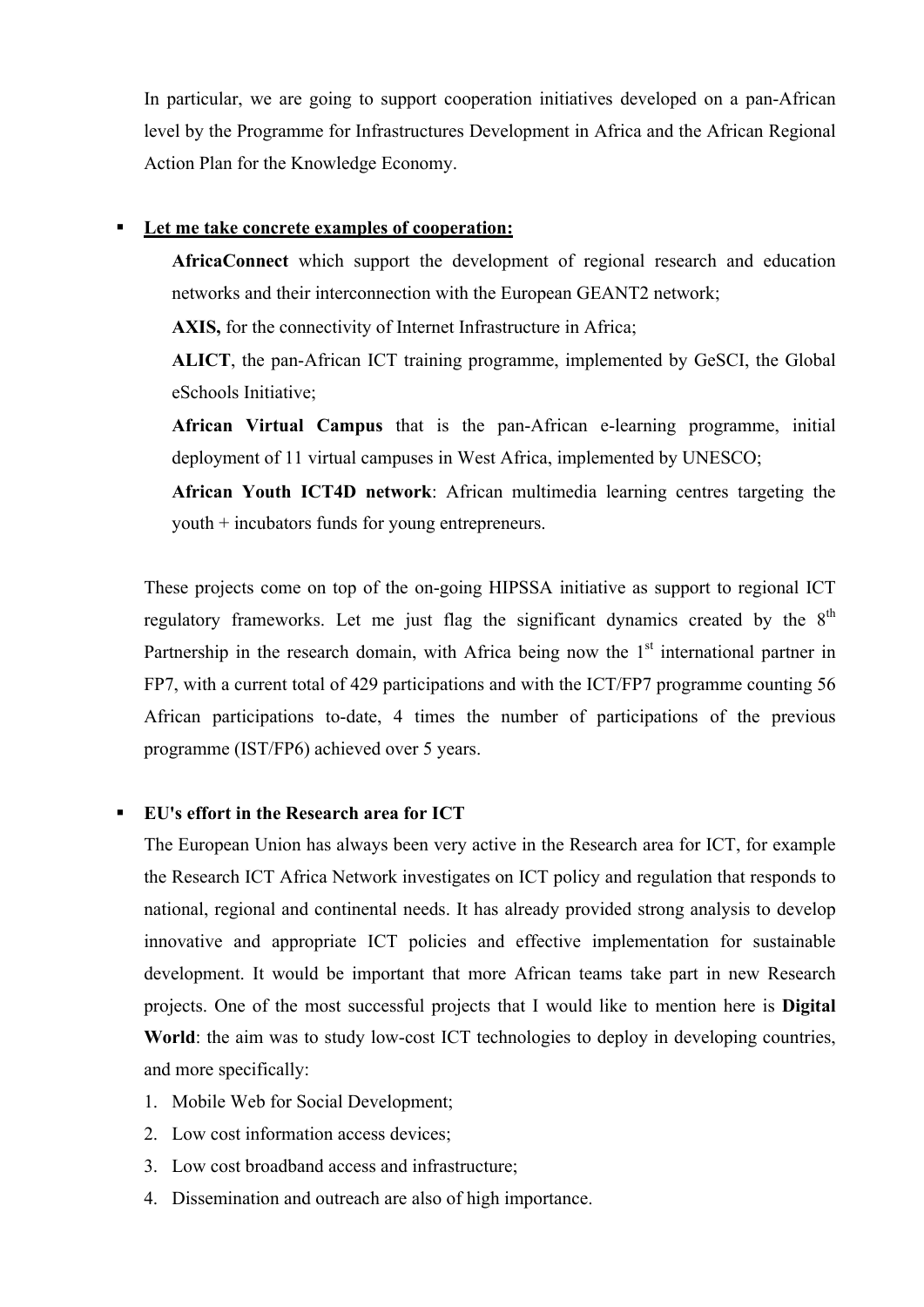In short we believe that the differential for development comes from innovation regardless of the sophistication of technologies, therefore in developing countries, de facto, we are now promoting the notion of **Low Cost ICT** affordable for developing communities.

# **What are the new steps put forward by the EU**?

The principles we would like to propose for the **next EU/INFSO Action Plan** (2011-2013) are the following:

- 1. focus the priorities as much as possible on a **limited set of concrete objectives**, in line with the 4 axes of the current Partnership 8 (regulation, human resources, content and applications, research and education networks) and keep the complementarities with the Partnership on Infrastructures;
- 2. identify the key priorities in liaison with private sector objectives, notably regarding the exploitation of mobile technologies, promotion of mobile application and services, and put the emphasis on local innovation and incubators in order to foster technology;
- 3. increase of technology, capacity building as well as business innovation. This is in line with one of the objectives of the **EU Framework Programme for Research and Development, Implementation Technologies**, that is derived from the European living lab experience in order to transfer the concept to developing countries.

The next meeting of the JEP-8 for Science, Information Society and Space will be at the same period and location of the IST-Africa 2010 Conference, 19 - 21 May 2010, in Durban, South Africa.

# **CONCLUSION**

Africa is a continent of big challenges but offering immense opportunities. There is no doubt that bridging the digital divide will require the widest mobilisation of stakeholders and technology providers. But once again, what is important is to act in a coordinated way to maximise impact of our initiatives on the ground**.** 

# **Thank you!**

# **BACKGROUND:**

Infopoverty-Agenda;